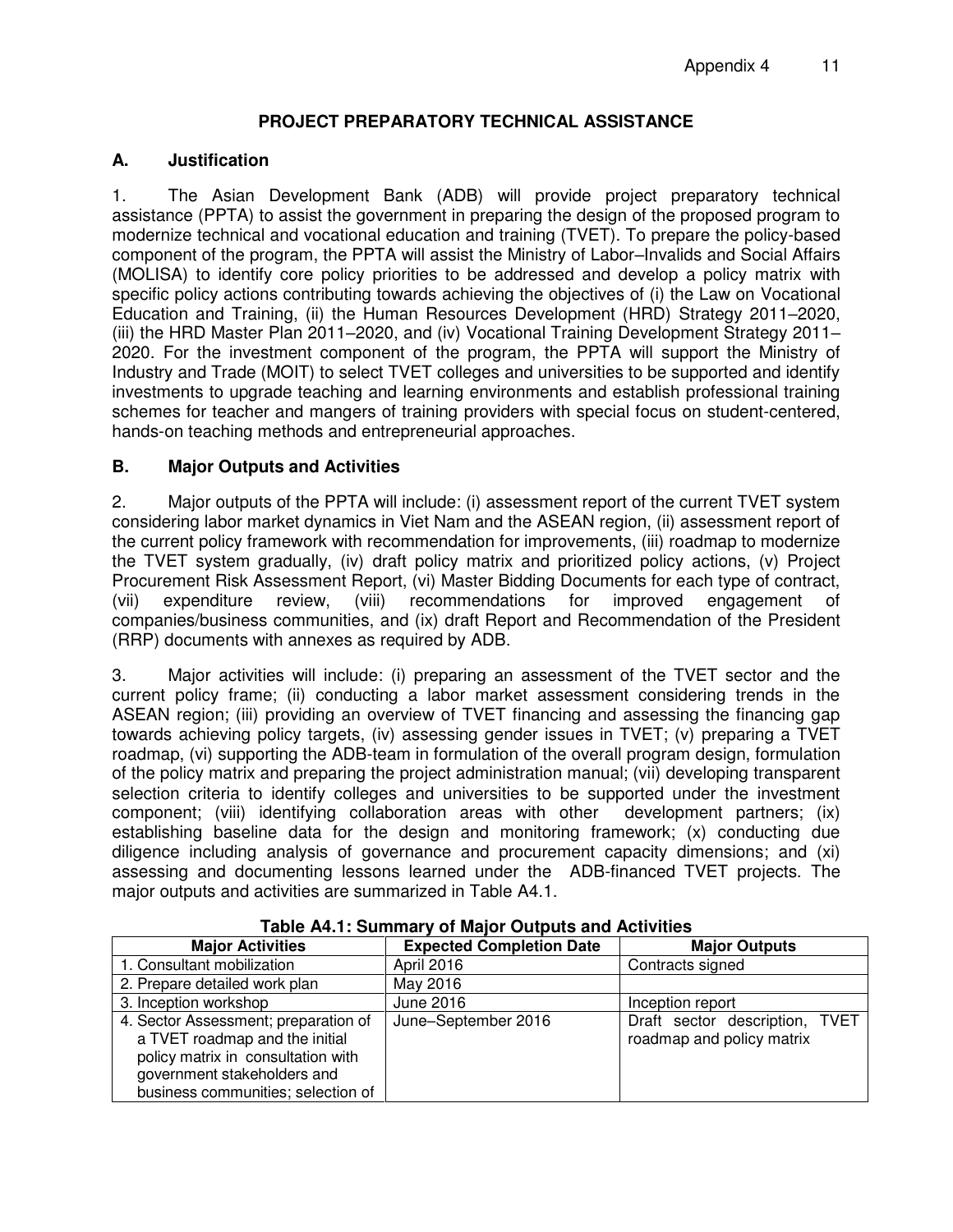| <b>Major Activities</b>                                                                                        | <b>Expected Completion Date</b> | <b>Major Outputs</b>                                                                                                            |
|----------------------------------------------------------------------------------------------------------------|---------------------------------|---------------------------------------------------------------------------------------------------------------------------------|
| TVET institutions to be supported<br>under the investment part                                                 |                                 |                                                                                                                                 |
| 5. Stakeholder workshop:<br>Finalization of policy matrix;<br>presentation of proposed<br>investment component | September 2016                  | <b>Final Policy Matrix</b><br>Draft concept paper for the<br>investment component; list of<br>TVET institutions to be supported |
| 6. Development of TA final report,<br>due diligence reports and draft<br><b>PAM</b>                            | September 2016-January<br>2017  | Draft TA report/draft RRP and<br>linked documents including PAM                                                                 |
| 7. Loan fact-finding mission                                                                                   | December 2016                   | <b>MOU</b>                                                                                                                      |
| 8. Bidding documents for initial<br>procurement                                                                | January 2017                    | Bidding and design documents                                                                                                    |
| 9. Finalization of Reports and project<br>design documents                                                     | March 2017                      | <b>Comprehensive Final Report</b>                                                                                               |

MOU = Memorandum of Understanding, PAM = project administration manual, RRP = Report and Recommendation of the President,  $TA =$  technical assistance,  $TVET =$  technical and vocational education and training.

#### **C. Cost Estimate and Proposed Financing Arrangement**

4. The TA is estimated to cost \$880,000 equivalent, of which \$800,000 will be financed on a grant basis by ADB's Technical Assistance Special Fund (TASF-V). The government will provide support in the form of counterpart staff, provision of office space, workshop facilitation, and other in-kind contributions. The detailed cost estimate is presented in Table A4.2.

| <b>Item</b>            |                                                             | <b>Total Cost</b> |
|------------------------|-------------------------------------------------------------|-------------------|
|                        | <b>Asian Development Bank</b>                               |                   |
|                        | Consultants                                                 |                   |
|                        | Remuneration and per diem<br>a.                             |                   |
|                        | International consultants (15 person-months)                | 380.0             |
|                        | ii.<br>National consultants (25 person-months)              | 75.0              |
|                        | International and local travel<br>b.                        | 40.0              |
|                        | Reports and communications<br>c.                            | 20.0              |
| 2.                     | Equipment <sup>a</sup>                                      | 20.0              |
| 3.                     | Survey                                                      | 35.0              |
| 4.                     | Workshops and Training <sup>b</sup>                         | 150.0             |
| 5.                     | Miscellaneous administration and support costs <sup>c</sup> | 10.0              |
| 6.                     | Contingencies                                               | 70.0              |
|                        | Total                                                       | 800.0             |
| <sup>a</sup> Equipment |                                                             |                   |

# **Table A4.2: Cost Estimates and Financing Plan**

 $($ \$' $000)$ 

| LUUIDITIEII              |          |             |  |
|--------------------------|----------|-------------|--|
| Туре                     | Quantitv | Cost ( \$ ) |  |
| Desktop Computers        | 4        | 6.000       |  |
| Notebook Computers       |          | 4.000       |  |
| Photo Copier/Printer     |          | 6.000       |  |
| Fax machine with scanner |          | 2.000       |  |
| Audio Projector          |          | 2.000       |  |

Equipment will be used during the PPTA by counterparts from MOLISA, MOIT and the consultant team and turned over to the executing agency upon the PPTA completion.

b Workshops and training will include costs to discuss policy priorities, overall program scope and potential interventions. In total about 20 workshops/training events are envisaged.

c Miscellaneous administration and support costs will include secretarial and logistical support to facilitate reports, meetings, translations, awareness measures.

Source: Asian Development Bank.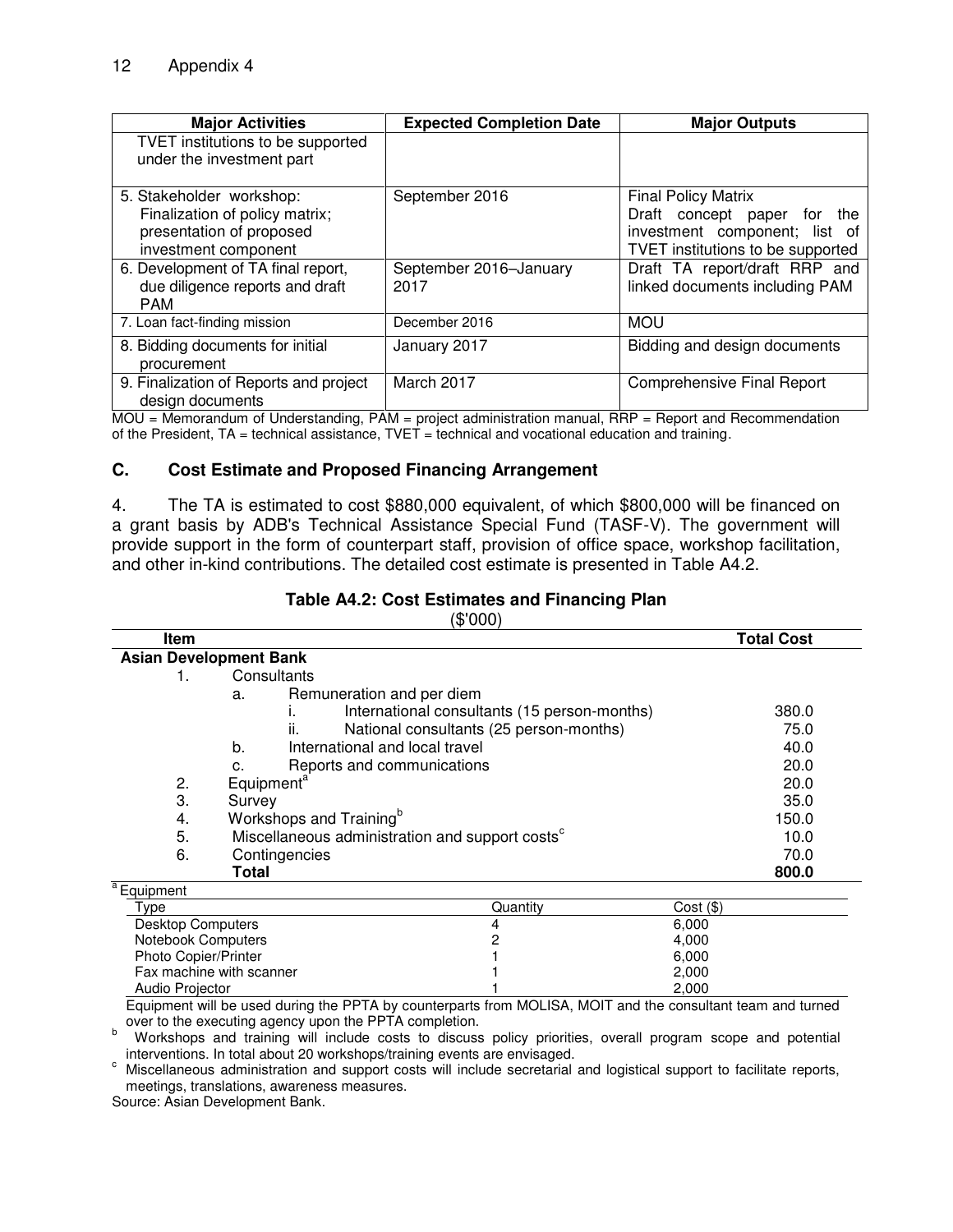#### **D. Consulting Services**

5. The TA will mobilize 15 person-months of international consultant inputs, and 25 personmonths of national consultant inputs. ADB will engage these consultants through a firm using quality- and cost-based selection procedures (90:10 quality: cost ratio) and in accordance with ADB's Guidelines on the Use of Consultants (2013, as amended from time to time). Workshops, training and surveys will be managed by the consultants.

| Table A4.3: Summary of Consulting Services Requirement |                   |                                  |                      |  |
|--------------------------------------------------------|-------------------|----------------------------------|----------------------|--|
| <b>International Positions</b>                         | Person-<br>months | <b>National Positions</b>        | <b>Person-months</b> |  |
| <b>TVET Expert/Team Leader</b>                         | 9                 | TVET Experts (for 6 months each) | 12                   |  |
| <b>Education Procurement</b>                           | 2                 | <b>Education Procurement</b>     | 6                    |  |
| Specialist                                             |                   | Specialist                       |                      |  |
| <b>TVET Human Resource</b>                             | 3                 | <b>TVET Human Resource</b>       | 5                    |  |
| Development Specialist                                 |                   | Development Specialist           |                      |  |
| <b>Education Finance Specialist</b>                    |                   | Gender and Social                | 2                    |  |
|                                                        |                   | <b>Development Specialist</b>    |                      |  |

TVET = technical and vocational education and training. Source: Asian Development Bank.

6. **TVET Experts/Team Leader** (international, 9 person-months; national, 12 personmonths). The international TVET Expert will be the team-leader of the PPTA and should have an advanced degree in education, economics or related discipline and at least 15 years' experience in undertaking assessments and designing projects in the TVET sector, including knowledge of gender assessments in TVET. Experience in GMS countries would be an asset.

7. The international TVET expert will (i) coordinate and oversee the inputs of the consultants; (ii) based on the inputs of other consultants prepare a draft policy matrix, a project administration manual and due diligence- and safeguards-related documents required for the Report and Recommendation of the President (RRP); (iii) conduct a detailed economic (costbenefit) analysis of the impacts and outputs of the proposed project interventions and prepare the RRP annex on Economic and Financial Analysis according to ADB guidelines; (iv) conduct a financial analysis to determine the level of available resources for the Government (central and provincial governments) to manage any recurrent costs of the investment component; (v) prepare a risk assessment and risk management plan to be used as RRP annex; and (vi) support the gender assessment and prepare the draft gender action plan. For detailed guidance on financial management matters the team can refer to http://www.adb.org/projects/operations/financial-management-resources. To prepare the gender action plan, experts will review disaggregated gender information on student enrollments, teachers and managers and asses gender issues at vocational schools and at the TVET system.

8. Two national TVET experts should have an advanced degree in education or economics and at least 10 years' experience related to TVET sector and labor market assessments. The experts should have sound knowledge on the institutional landscape relevant to the TVET system, and a good understanding on the current labor market dynamics in Viet Nam. Jointly, the international and national TVET experts will prepare a description of the current TVET system, including benchmarking it against ASEAN countries and identifying sector constraints and issues. Based on available resources, they will: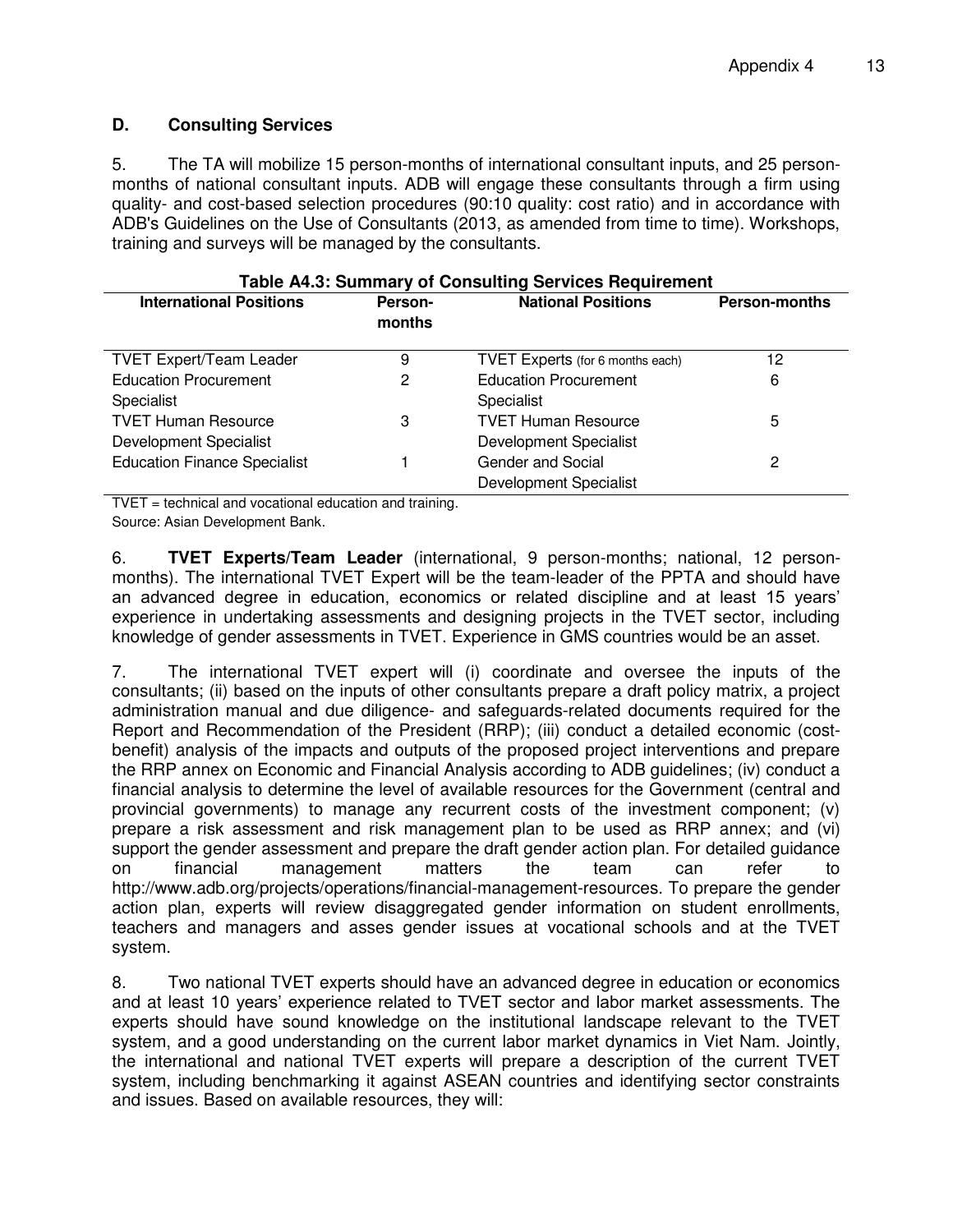- (i) provide information on the key dynamic economic sectors/employment opportunities in Viet Nam and in the region by gender, and the ability of TVET institutions to prepare skilled graduates for these sectors/regions;
- (ii) provide an indication on future skills demand based on the demographic development and economic/investment forecasts; indicate potential skills gaps and gender issues particularly in the industry sector;
- (iii) assess and document the current provision of TVET under MOLISA, MOIT, and other agencies, including statistic on number of vocational schools, polytechnics, colleges, enrollments; teacher/instructor deployment; training programs according to trades, etc.;
- (iv) document TVET provision by private training providers and industry based training;
- (v) provide an overview on the current policies/regulations and governance<br>arrangements guiding TVET provision and financing, and provide arrangements guiding TVET provision and financing, and provide recommendations to strengthen the policy framework, assess whether gender matters are reflected adequately;
- (vi) assess the sector coordination;
- (vii) assess the TVET financing and estimate gaps towards achieving policy targets;
- (viii) recommend and develop approaches to foster autonomy of training institutions;
- (ix) recommend strategies to establish a comprehensive TVET information system;
- (x) assess procedures to develop and update occupational/skill standards and the role of industry and sector associations;
- (xi) assess validation procedures of standards;
- (xii) document TVET interventions/projects supported by other development partners and recommend areas for collaboration to create synergies;
- (xiii) describe current linkages between training providers and industries/employers and identify strategies to promote greater private sector and industry involvement in TVET development;
- (xiv) assess current teaching materials, teaching aids and information technology means used in MOIT institutions and recommend innovative ways to introduce new teaching and/or update existing teaching aids/materials, assess gender issues related to teaching materials;
- (xv) provide an indication on the quality of the physical infrastructure/status of training equipment at MOIT colleges and universities, consider gender matters related to training workshops and dormitories;
- (xvi) assess the ability within the TVET system to prepare demand-driven training programs and/or update training programs to respond to market demands; and
- (xvii) provide an indication on the overall quality and relevance of training programs in TVET institutions and review whether graduates are easily absorbed by the labor market.

9. **Education Procurement Specialists** (international, 2 person-months; national, 6 person-months). The consultants should be experienced in procurement of goods, works, and services under similar internationally-supported education/TVET projects and provision of related capacity development. The consultants' collective tasks will include, but are not limited to: (i) undertaking the Project Procurement Risk Assessment, including procurement capacity assessment of MOIT, and preparing a Project Procurement Risk Assessment Report, (ii) providing training and guidance to procurement matters, where needed; (iii) reviewing the inputs and outputs of equipment components in target regions of past and ongoing ADB-funded projects and identify the constraints and challenges in procurement operations in the relevant areas; (iv) collecting data and analyze cost norms equipment procurement; (v) prepare a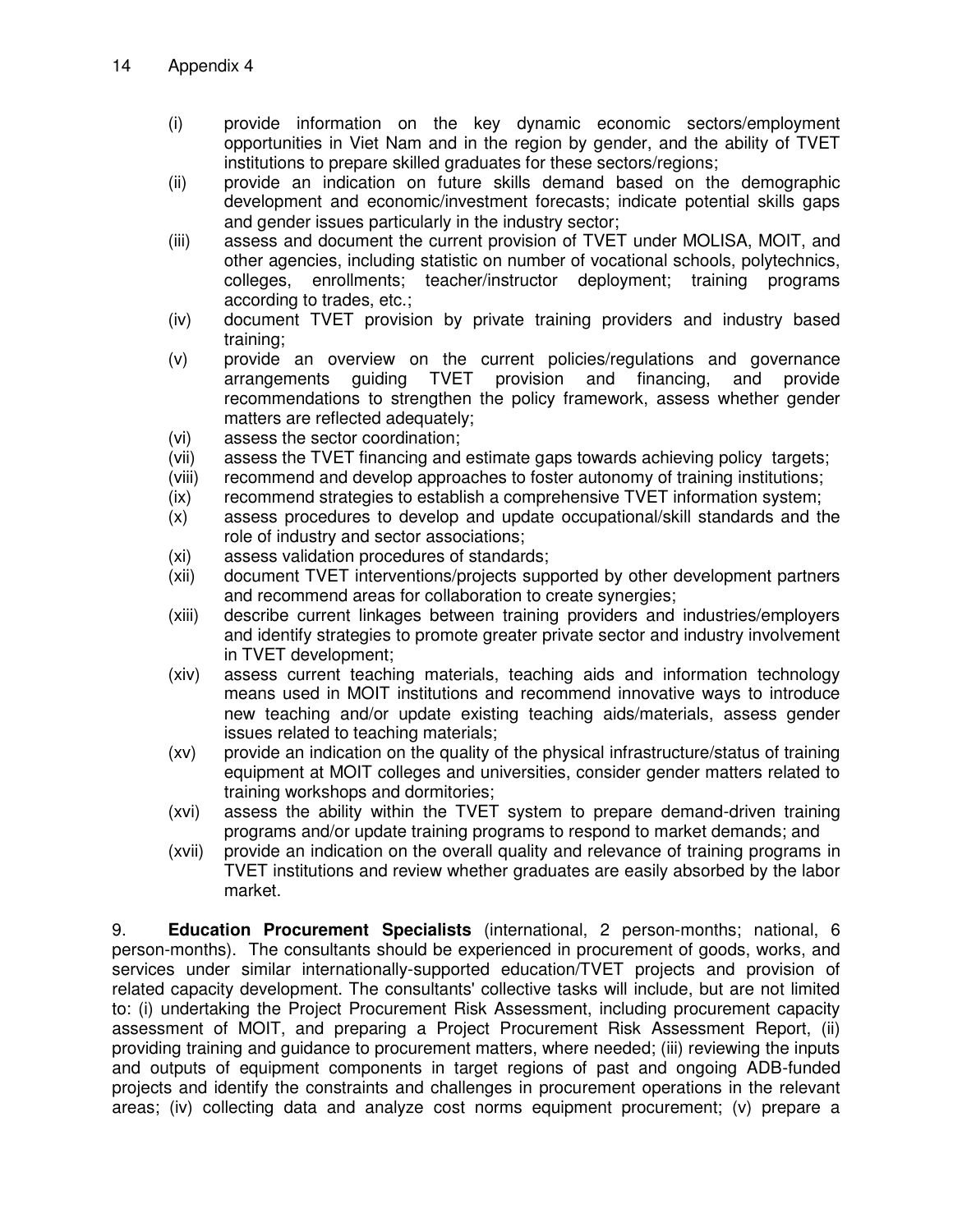realistic schedule and cost estimates for design, supervision, inspection, and maintenance of proposed civil works, (vi) based on the emerging program design, supporting MOIT and project colleges or universities to develop potential lists of goods and services to be procured under the project and preparing an indicative procurement plan covering the whole implementation period of procurement activities in accordance with ADB Procurement Guidelines (2015, as amended from time to time) and government regulations; (vii) preparing Master Bidding Documents for each type of contract to be procured under the project, (viii) assisting MOIT to start recruiting project consultants for the PIU; and (ix) setting up a documentation and monitoring system for procurement activities.

10. **TVET Human Resource Development Specialists** (international, 3 person-months; national, 5 person-months). The international human resource development specialists should have proven experience in designing and assessing systems for continuous professional development programs for teachers and principals in the TVET sector. Experience in GMS countries would be an additional asset. The national training expert should be familiar with the pre-service and in-service training system of TVET teachers and school managers in Viet Nam, with the particular focus on MOIT. Their collective tasks include: (i) assessing the current inservice training system for TVET teachers, including content of training programs and delivery modalities and considering potential gender issues; (ii) assessing the pre-service training of TVET teachers; (iii) reviewing the criteria/mechanism to select school managers (male and female); (iv) assessing the available funding for professional development of TVET teachers and managers; (v) providing recommendations to further strengthen continuous professional development of TVET teachers and managers considering financial, intuitional, organizational, and gender aspects and innovative delivery mechanisms; and (vi) assessing teacher training packages developed by other development partners and proving recommendations whether these training packages could be adopted in Viet Nam.

11. **Education Finance Specialist** (international, 1 person-month). The specialist should have an advanced degree in finance or economics and professional accountancy qualification with extensive experience (10 years minimum) in education sector and fiduciary assessments. The specialist's tasks will include the following, but not limited to (i) preparing a financial management capacity assessment; (ii) undertaking fiduciary risk assessment of government mechanisms for fund releases, cash flow managements, financial reporting, and internal control for financial management of loan proceeds; (iii) designing a fund flow mechanism; (iv) completing a projection of forward incremental recurrent costs and assessing the impact of incremental recurrent costs on the budget of the MOIT; and (v) preparing summary and detailed cost tables for the project.

12. **Gender and Social Development Specialist** (national, 2 person-months). The gender and social safeguards specialist will have an advanced degree in gender studies or other relevant discipline, and at least 10 years expertise in assessments of gender and social development issues surrounding females, the poor, indigenous people, and other disadvantaged groups, preferably in the context of the education sector. The specialist will have experience in the use of participatory methodologies to collect and analyze information and develop relevant action plans, as well as a good understanding of relevant ADB policies and requirements.

13. Specific responsibilities include: (i) providing a summary assessment of gender issues in education (in particular in TVET) in Viet Nam; (ii) assessing implementation progress of gender actions and achievement of gender action plan (GAP) targets under the ongoing TVET project; (iii) collecting key sex-disaggregated baseline data to be monitored during the project